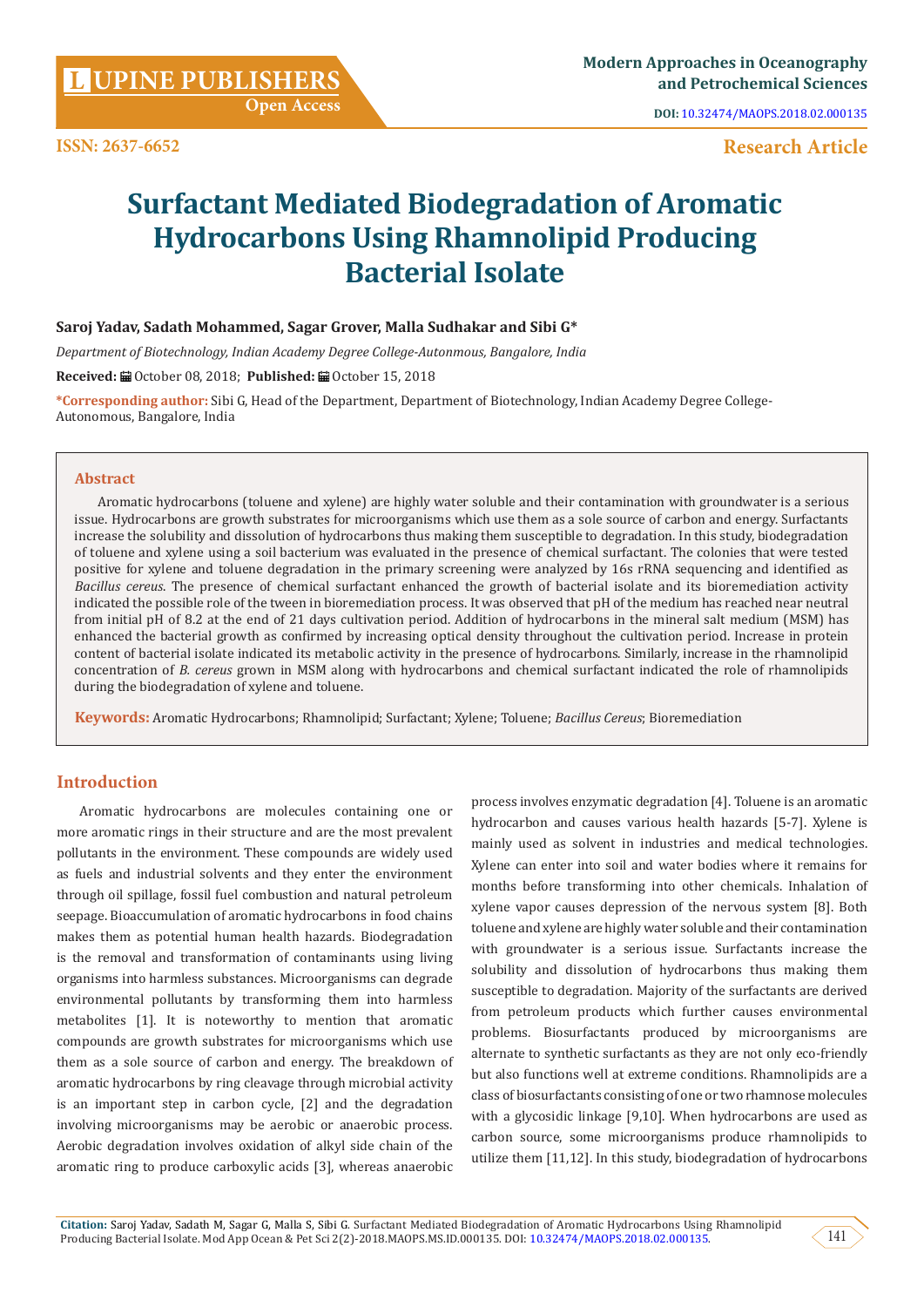(toluene and xylene) using a soil bacterium was evaluated in the presence of chemical surfactant. Rhamnolipid synthesis by the bacteria during the degradation process was also evaluated.

## **Materials and Methods**

## **Isolation of Aromatic Hydrocarbon Degrading Bacteria**

The soil which was contaminated with crude oil and petroleum hydrocarbons for over 6 months was selected as the source to isolate the aromatic hydrocarbon degrading bacteria. About 0.1gm of soil sample was suspended in 0.9ml of distilled water and subjected to serial dilution. The tubes  $10^{-9}$  and  $10^{-10}$  were then plated onto the mineral salt medium (MSM). The plates were sprayed with toluene (10%) and xylene (10%) and incubated at 25°C for 5-10 days. The organisms that formed clear zones around the colonies were considered as hydrocarbon degraders. The isolates were further screened by overlay technique [13]. 0.1ml of sample aliquots was added to the plates and the inoculum was spread over the agar surface. The plates were then incubated at 37°C for 48 hours and the grown predominant colonies were selected for further studies.

## **Identification of Aromatic Hydrocarbon Degrading Strains**

The isolates obtained were then screened for bioremediation of aromatic hydrocarbons (xylene and toluene) using mineral salt medium (MSM) (1.8g K<sub>2</sub>HPO<sub>4</sub>, 4.0 g NH<sub>4</sub>Cl, 0.2g MgSO<sub>4</sub>.7H<sub>2</sub>O, 0.1g NaCl,  $0.01$ g FeSO<sub>4</sub>.7H<sub>2</sub>O in 1 L distilled water) in the presence and absence of surfactant (Tween 40). About 10 ml of the inoculum was added to 250 ml conical flask containing 100 ml of mineral salt liquid medium.

| Flask 1 | : MSM + Inoculum (control)      |
|---------|---------------------------------|
| Flask 2 | : MSM + Inoculum + AH           |
| Flask 3 | $:$ MSM + Inoculum + AH + Tween |
| Flask 4 | : MSM + Inoculum + Tween        |
| Flask 5 | : MSM + AH (negative control)   |

The experiments were done in triplicates and the flasks were incubated at 37°C for 21 days. The samples were analyzed at regular intervals ( $7<sup>th</sup>$  day,  $14<sup>th</sup>$  day and  $21<sup>st</sup>$  day) for pH of the medium, growth curve, total proteins and rhamnolipid production.

#### **Total Protein Estimation**

Total protein of the cultures was estimated by following Lowry's method. Briefly, 1ml of the culture was taken from each sample and centrifuged at 10,000rpm for 20 min. The pellet obtained was washed with Ringer's solution and the pellets were resuspended in 4.6 M NaOH to boiling temperature for 10 mins. Total protein estimation was estimated by Lowry's method using BSA as standard.

#### **Rhamnolipid Extraction and Quantification**

Rhamnolipid from the bacterial culture was extracted by centrifuging the culture (10,000 g) and extracting the supernatant with 1 ml of chloroform and ethanol  $(2:1 \text{ v/v})$ . The organic phase was evaporated to dryness and the precipitated was dissolved in 0.5 ml of water. The quantification of rhamnolipids was done by adding  $0.9$  mL of  $0.19\%$  orcinol (in 53%  $H_2SO_4$ ) to 0.1 ml of sample. The solution mixture was heated for 30 min at 80°C and the samples were cooled at room temperature. The absorbance was measured at 421 nm in a UV-Vis spectrophotometer and the rhamnolipid concentration was calculated from standard curves prepared with L-rhamnose (0-50 mg/L) and expressed as rhamnose equivalent [14].

#### **16s rRNA Sequencing**

The colonies isolated and tested positive for the hydrocarbon degrading assay were purified for identification. DNA from the isolates was extracted from the colonies and 16s rRNA sequencing was carried out using universal primers 27F (5'-AGAGTTTGATCCTGGCTCAG-3') and 1392R (5'-GGTTACCTTGTTACGACTT-3') (Eurofins, Bangalore).

#### **Results**

The predominant colonies appeared during initial screening was labeled as X2 (xylene degrader) and T1 (toluene degrader) and subjected to hydrocarbon degradation assay. The assay was carried out in four different flasks having various combinations as mentioned earlier. Both the medium and inoculum were withdrawn at  $7<sup>th</sup>$ ,  $14<sup>th</sup>$  and  $21<sup>st</sup>$  day of incubation and analyzed for degradation assays.

#### **pH of the Medium**

Medium from the inoculated flasks was collected at regular intervals to determine the pH as a function of bioremediation process. In all the flasks, pH was reduced with increased incubation period and the pH of the flask that has mineral salt medium (MSM)+inoculum+xylene+tween had a pH of 8.2, 7.89 and 7.12 at  $7<sup>th</sup>$ ,  $14<sup>th</sup>$  and  $21<sup>st</sup>$  days of incubation respectively. In the case of toluene degradation, flask with MSM+inoculum+toluene had a pH of 8.35 at  $7<sup>th</sup>$  day and was reduced to a pH of 7.11 at the end of incubation period. pH of the other flasks during the cultivation period is represented in Figure 1a & 1b.

#### **Bacterial Growth Curve**

Bacterial growth in the inoculated flasks was determined at regular intervals through colorimetric estimation using the flask containing mineral salt medium and inoculum as blank at 620 nm. The optical density values were increased with incubation period indicating the growth of bacteria in the medium. Highest OD value was observed in flask containing MSM+inoculum+xylene+tween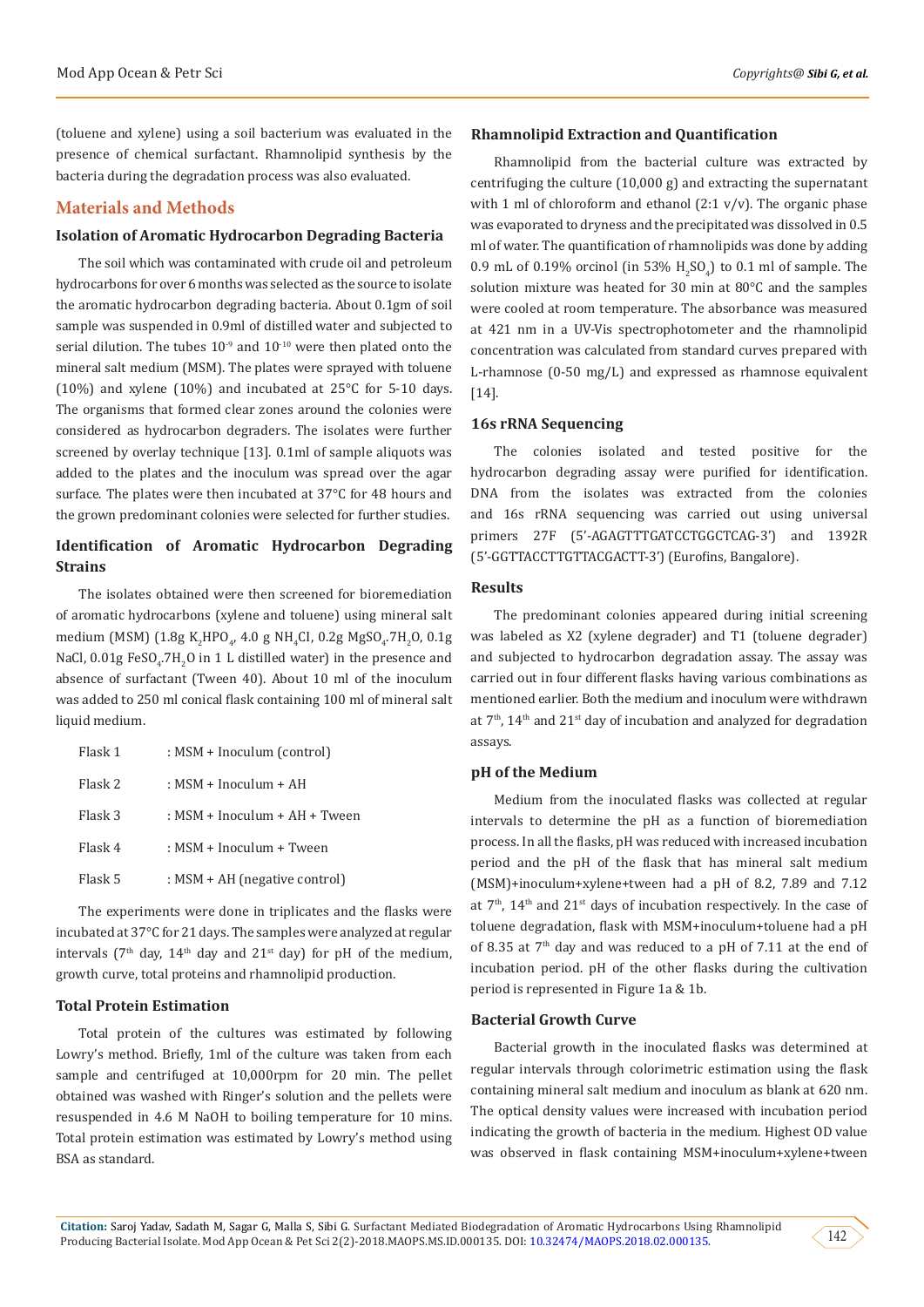which was followed by MSM+inoculum+xylene. For toluene degradation, flask containing MSM+inoculum+toluene recorded



the highest OD value (Figure 2a & 2b).

**Figure 1a:** pH values of xylene containing medium.







**Citation:** Saroj Yadav, Sadath M, Sagar G, Malla S, Sibi G. Surfactant Mediated Biodegradation of Aromatic Hydrocarbons Using Rhamnolipid Producing Bacterial Isolate. Mod App Ocean & Pet Sci 2(2)-2018.MAOPS.MS.ID.000135. DOI: [10.32474/MAOPS.2018.02.000135.](http://dx.doi.org/10.32474/MAOPS.2018.02.000135) 143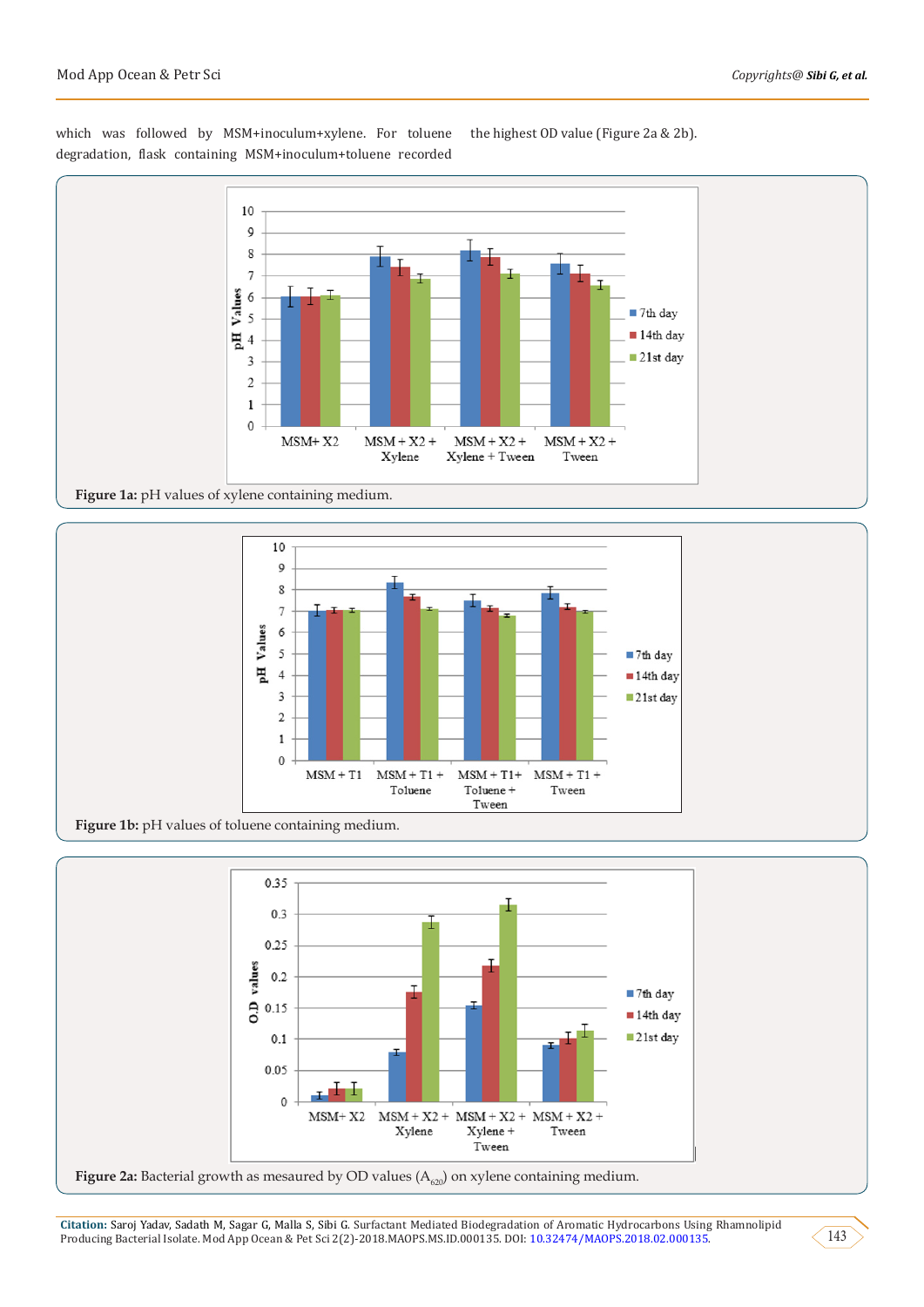

## **Total Protein Estimation**

The total protein content of aromatic hydrocarbon degrading bacteria grown under various combinations was calculated using  $BSA$  as standard ( $R^2$ =0.993). Total protein concentration of strain  $X2$  from the flask containing MSM+X2+xylene+tween was in the range of 0.105-0.189  $\mu$ g ml<sup>-1</sup>. In the flask containing MSM+T1+toluene, highest protein content was recorded  $(0.307 \mu g \text{ ml}^{-1})$  at the end of cultvation period (Figure 3a & 3b).





**Citation:** Saroj Yadav, Sadath M, Sagar G, Malla S, Sibi G. Surfactant Mediated Biodegradation of Aromatic Hydrocarbons Using Rhamnolipid Producing Bacterial Isolate. Mod App Ocean & Pet Sci 2(2)-2018.MAOPS.MS.ID.000135. DOI: [10.32474/MAOPS.2018.02.000135.](http://dx.doi.org/10.32474/MAOPS.2018.02.000135) 144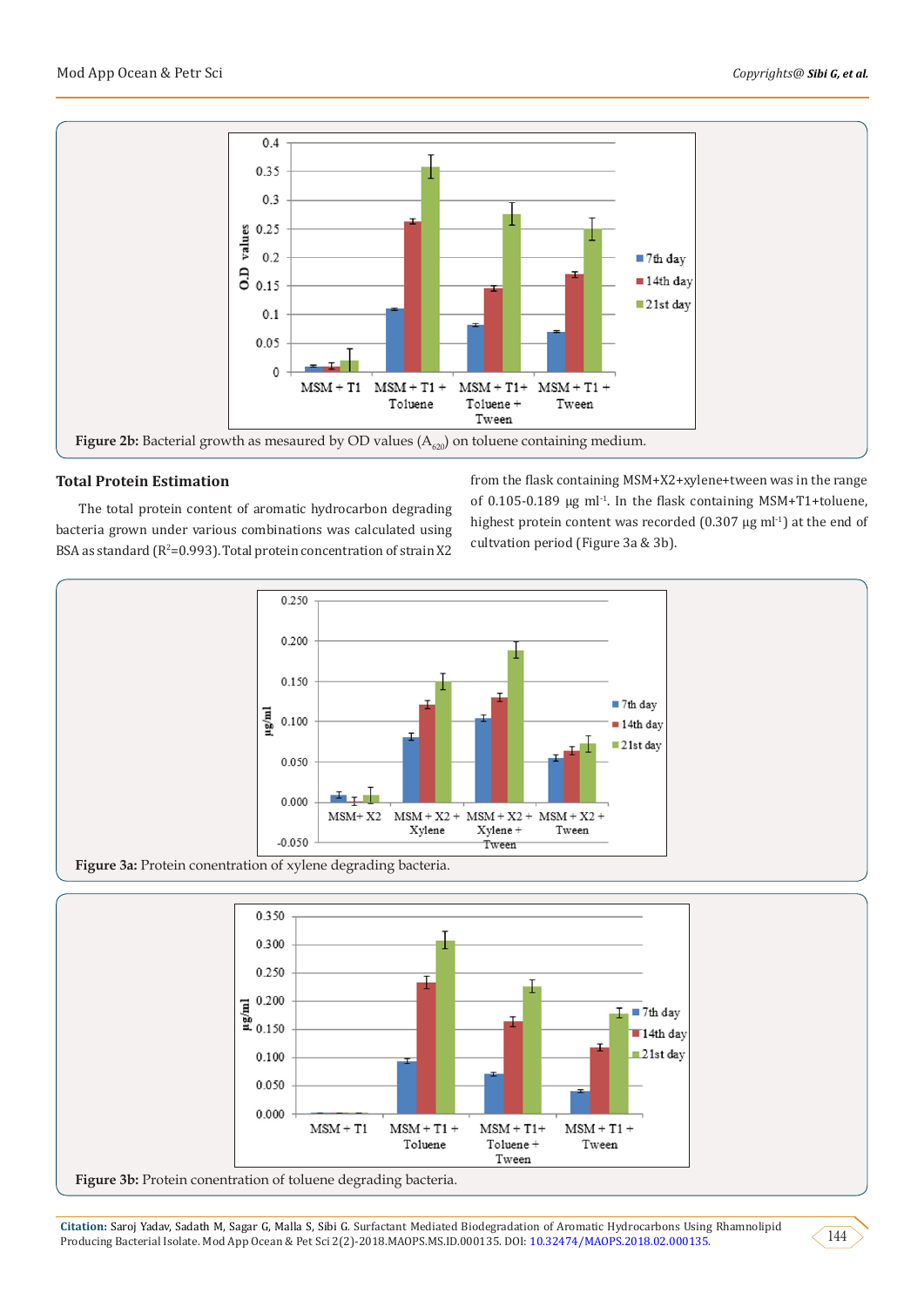#### **Rhamnolipids Synthesis**

Synthesis of rhamnolipids by the bacterial isolate grown in the presence of aromatic hydrocarbon was quantified by colorimetric method. The presence of synthetic surfactant (tween 40) in the growth medium had increased the production of rhamnolipids in both xylene and toluene containing media. The concentration of rhamnolipid in xylene degrading bacteria was in the range of 0.14-  $0.23$ mg  $l<sup>-1</sup>$  and the production was three-fold increased with the addition of tween (Figure 4a & 4b). However, there was a 42.8% increase in the rhamnolipid synthesis by the toluene degrading bacteria at the end of 21 days incubation period in the flask containing MSM+inoculum+toluene+tween  $(0.34mg l<sup>-1</sup>)$  than flask without tween (0.238mg l<sup>-1</sup>).



**Figure 4a:** Rhamnolipid synthesis by xylene degrading bacteria.



## **16s rRNA Sequencing**

The colonies that were tested positive for xylene and toluene degradation were identified by 16s rRNA sequencing. The sequence obtained was then checked for sequence similarity among the organisms for identity. The sequence was then compared using Blastn and the query was found to have 99% identity with *Bacillus cereus* (Figure 5a & 5b).

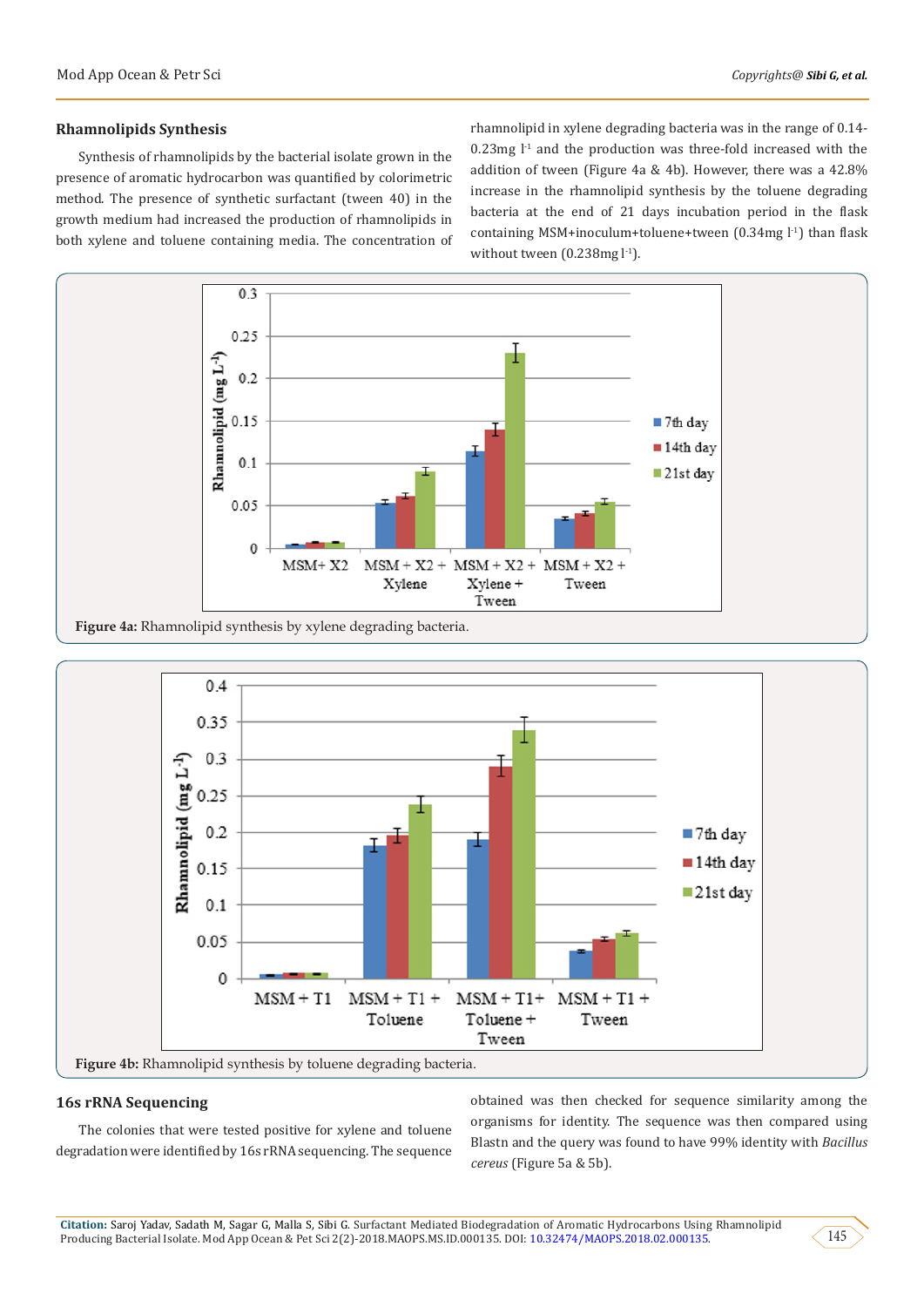Figure 5a: chromatogram of the 16s rRNA sequencing of the isolated colonies.



**Figure 5b:** Neighbor-joining method cladogram showing phylogenetic relationship between strains (strains X1 and T2) and other related reference microorganisms based on the 16S rRNA gene sequence analysis.

## **Discussion**

Soils contaminated with aromatic hydrocarbons are a major threat to the soil ecosphere. The low bioavailability of polycyclic hydrocarbons to microorganisms makes them difficult to undergo bioremediation [15]. There are several microbes which are found useful in biodegrading such contaminants. Bacterial consortium involving *Bacillus subtilis* and *Pseudomonas aeruginosa* was reported to degrade aromatic hydrocarbons effectively [16]. In this

study, bacterial isolates from the soil samples were screened for the bioremediation activity, and only two isolates were found to degrade the tested aromatic hydrocarbons. On the basis of morphological features and 16S rRNA analysis both strains were assigned to *Bacillus cereus.* In order to find the efficacy of degradation, flasks with different combinations of hydrocarbons were used. Tween 40 was used as surfactant to solubilize the hydrocarbons and four different flasks were used separately for both xylene and toluene

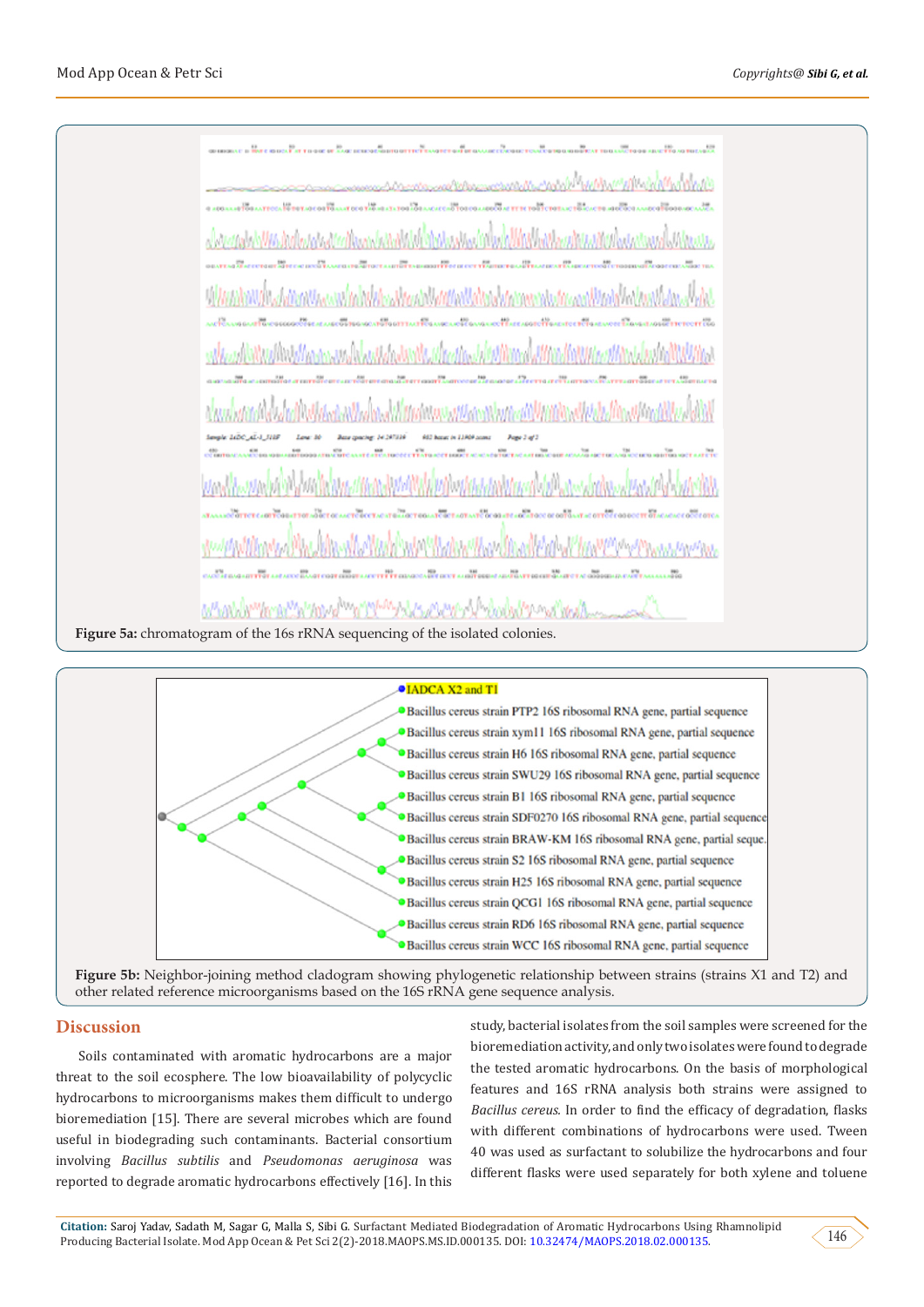degradation assay. The presence of chemical surfactant enhanced the growth of bacteria and its bioremediation activity indicating the possible role of the tween in bioremediation process. For bioremediation, the optimal pH is between 6.5 and 8.5. Most of the microbial processes are associated with the addition of electron donors and as such tends to decrease the pH. The pH of all the experimental samples were maintained at about pH 6.04- pH 8.2, which was the optimum for bioremediation. The pH of all samples was found to be gradually decreased from  $7<sup>th</sup>$  day to  $21<sup>st</sup>$  day. The reduction in pH levels in the experiment in agreement with [17] who indicated the degradation of hydrocarbons is greater in neutral medium. On the contrary, [18,19] found that basic pH is suitable for bacterial degradation of hydrocarbons. The effect of aromatic hydrocarbons on the growth of bacterial isolate was studied in MSM containing toluene and xylene with or without surfactant. The results showed that addition of hydrocarbons could enhance the bacterial growth as confirmed by increasing optical density values as presented in Figure 2a and 2b. The bacterial growth curve was increased in the medium supplemented with both xylene and toluene which proved bioremediation of the added organic hydrocarbons. It also showed an enhanced activity in the presence of tween, which might say of the possible role of the tween as an enhancer of the bioremediation.

Increase in protein content of the bacterial isolate in this study during the cultivation period indicated its metabolic activity in the presence of hydrocarbons. This is in agreement with the findings of Das and Mukherjee [20] and Madri and Lin [21] who had reported that protein content was increased with incubation time. Similar result was also reported by Sepahi [22] where the total protein estimation showed maximal increase during bioremediation. Surfactants increase the solubility and bioavailability of hydrocarbons thereby increasing their biodegradation [23,24]. Biosurfactants are produced by a variety of microorganisms and rhamnolipids are the most studied for bioremediation of organic pollutants [25- 30], reported the rhamnolipids enhanced biodegradation of oil by bacterial consortium. In this study, increase in the rhamnolipid concentration of *B. cereus* is indicating the role of rhamnolipids in the biodegradation of xylene and toluene. *Bacillus* species are more tolerant to high levels of hydrocarbons and hence could be effective in bioremediation of oil spills [31]. The identification of soil isolate as *Bacillus cereus* in this study is evident that the organism could be effective in clearing hydrocarbon contamination. However, no tests were performed during this study to identify if the bacterial isolate was a true hydrocarbon degrader by determining the aromatic hydrocarbon levels and their metabolic products at the end of cultivation period [32]. The addition of aromatic hydrocarbons into the mineral salt medium induced the bacterial growth and rhamnolipid synthesis in *Bacillus cereus*. The inclusion of chemical surfactant has increased bioavailability of xylene and toluene to the bacterial isolate which was evidenced by the higher levels of growth, protein content and rhamnolipid synthesis in *B. cereus*.

#### **References**

- 1. [Martin Alexander \(1999\) Biodegradation and Bioremediation](https://www.elsevier.com/books/biodegradation-and-bioremediation/alexander/978-0-08-091637-8) (2nd edn). [Academic Press, San Diego, USA, pp. 325-327.](https://www.elsevier.com/books/biodegradation-and-bioremediation/alexander/978-0-08-091637-8)
- 2. [Evans WC \(1963\) The microbiological degradation of aromatic](http://www.microbiologyresearch.org/docserver/fulltext/micro/32/2/mic-32-2-177.pdf?expires=1539323329&id=id&accname=guest&checksum=5E7E4EE667C1CFB16157AB17CA93A37C) [compounds. J Gen Microbiol 32: 177-184.](http://www.microbiologyresearch.org/docserver/fulltext/micro/32/2/mic-32-2-177.pdf?expires=1539323329&id=id&accname=guest&checksum=5E7E4EE667C1CFB16157AB17CA93A37C)
- 3. [Jindrova E, M Chocova, K Demnerova, V Brenner \(2002\) Bacterial](https://www.ncbi.nlm.nih.gov/pubmed/12058403) [aerobic degradation of benzene, toluene, ethylbenzene and xylene. Folia](https://www.ncbi.nlm.nih.gov/pubmed/12058403) [Microbiol \(Praha\) 47\(2\): 83-93.](https://www.ncbi.nlm.nih.gov/pubmed/12058403)
- 4. [Foght J \(2008\) Anaerobic biodegradation of aromatic hydrocarbons:](https://www.ncbi.nlm.nih.gov/pubmed/18685265) [Pathways and Prospects. J Mol Microbiol Biotechnol 15\(2\): 93-120.](https://www.ncbi.nlm.nih.gov/pubmed/18685265)
- 5. [Allen J, M Coombs \(1980\) Covalent binding of polycyclic aromatic](https://www.ncbi.nlm.nih.gov/pubmed/7432460) [compounds to mitochondrial and nuclear DNA. Nature 287\(5776\): 244-](https://www.ncbi.nlm.nih.gov/pubmed/7432460) [245.](https://www.ncbi.nlm.nih.gov/pubmed/7432460)
- 6. [Sikkema J, J de Bont, B Poolman \(1995\) Mechanisms of membrane](https://www.ncbi.nlm.nih.gov/pubmed/7603409) [toxicity of hydrocarbons. Microbiol Rev 59\(2\): 201-222.](https://www.ncbi.nlm.nih.gov/pubmed/7603409)
- 7. [Brigmon RL, D Camper, F Stutzenberger \(2002\)](https://www.sciencedirect.com/science/article/pii/S0079635202800054) Bioremediation of [compounds hazardous to health and the environment-An Overview.](https://www.sciencedirect.com/science/article/pii/S0079635202800054) [In: Biotransformation: Bioremediation Technology for Health and](https://www.sciencedirect.com/science/article/pii/S0079635202800054) [Environment Protection, Singh VP, RD Stapleton \(Eds.\). Elsevier Science](https://www.sciencedirect.com/science/article/pii/S0079635202800054) [Publishers, Netherlands, 36: 1-28.](https://www.sciencedirect.com/science/article/pii/S0079635202800054)
- 8. [Agency for Toxic Substance and Disease Registry \(ATSDR\)](https://www.atsdr.cdc.gov/toxprofiles/tp.asp?id=296&tid=53) (1993) [Toxicological profile for xylene. USA.](https://www.atsdr.cdc.gov/toxprofiles/tp.asp?id=296&tid=53)
- 9. [Muller MM, JH Kugler, M Henkel, M Gerlitzki, B Hormann, et al. \(2012\)](https://www.ncbi.nlm.nih.gov/pubmed/22728388) [Rhamnolipids-next generation surfactants? J Biotechnol 162\(4\): 366-](https://www.ncbi.nlm.nih.gov/pubmed/22728388) [380.](https://www.ncbi.nlm.nih.gov/pubmed/22728388)
- 10. [Lawniczak L, R Marecik, L Chrzanowski \(2013\) Contributions of](https://www.ncbi.nlm.nih.gov/pubmed/23400445) [biosurfactants to natural or induced bioremediation. Appl Microbiol](https://www.ncbi.nlm.nih.gov/pubmed/23400445) [Biotechnol 97\(6\): 2327-2339.](https://www.ncbi.nlm.nih.gov/pubmed/23400445)
- 11. [Chakrabarty AM \(1985\) Genetically-manipulated microorganisms and](https://www.sciencedirect.com/science/article/pii/0167779985900563) [their products in the oil service industries. Trends Biotechnol 3\(2\): 32-](https://www.sciencedirect.com/science/article/pii/0167779985900563) [38.](https://www.sciencedirect.com/science/article/pii/0167779985900563)
- 12. [Toribio J, AE Escalante, G Soberon Chavez \(2010\) Rhamnolipids:](https://onlinelibrary.wiley.com/doi/abs/10.1002/ejlt.200900256) [Production in bacteria other than](https://onlinelibrary.wiley.com/doi/abs/10.1002/ejlt.200900256) *Pseudomonas aeruginosa*. Eur J Lipid [Sci Technol 112\(10\): 1082-1087.](https://onlinelibrary.wiley.com/doi/abs/10.1002/ejlt.200900256)
- 13. [Bogardt AH, BB Hemmingson \(1992\) Enumeration of phenanthrene](https://www.ncbi.nlm.nih.gov/pmc/articles/PMC195824/) [degrading bacteria by an overlay technique and its use in evaluation](https://www.ncbi.nlm.nih.gov/pmc/articles/PMC195824/) [of petroleum contaminated sites. Appl Environ Microbiol 58\(8\): 2575-](https://www.ncbi.nlm.nih.gov/pmc/articles/PMC195824/) [2582.](https://www.ncbi.nlm.nih.gov/pmc/articles/PMC195824/)
- 14. Chandrasekaran EV, JN Bemiller (1980) Constituent analyses of glycosaminoglycans. In: Methods in carbohydrate chemistry. Whistler Roy L, Wolfrom ML (Eds.) pp. 89-96.
- 15. [Zhong H, Z Wang, Z Liu, Y Liu, M Yu, et al. \(2016\) Degradation of hexadecane](https://www.sciencedirect.com/science/article/pii/S0964830516302621) by *Pseudomonas aeruginosa* [with the mediation of surfactants: Elation](https://www.sciencedirect.com/science/article/pii/S0964830516302621) [between hexadecane solubilization and bioavailability. Int Biodeterior](https://www.sciencedirect.com/science/article/pii/S0964830516302621) [Biodegrad 115: 141-145.](https://www.sciencedirect.com/science/article/pii/S0964830516302621)
- 16. [Mukherjee AK, NK Bordoloi \(2012\) Biodegradation of benzene, toluene,](https://www.ncbi.nlm.nih.gov/pubmed/22528987) [and xylene \(BTX\) in liquid culture and in soil by](https://www.ncbi.nlm.nih.gov/pubmed/22528987) *Bacillus subtilis* and *Pseudomonas aeruginosa* [strains and a formulated bacterial consortium.](https://www.ncbi.nlm.nih.gov/pubmed/22528987) [Environ Sci Pollut Res 19\(8\): 3380-3388.](https://www.ncbi.nlm.nih.gov/pubmed/22528987)
- 17. [Leahy JG, RR Colwell \(1990\) Microbial degradation of hydrocarbons in](https://www.ncbi.nlm.nih.gov/pubmed/2215423) [the environment. Microbiol Rev 54\(3\): 305-315.](https://www.ncbi.nlm.nih.gov/pubmed/2215423)
- 18. [Dibble JT, R Bartha \(1979\) Effect of environmental parameters on the](https://www.ncbi.nlm.nih.gov/pmc/articles/PMC243289/) [biodegradation of oil sludge. Appl Environ Microbiol 37\(4\): 729-739.](https://www.ncbi.nlm.nih.gov/pmc/articles/PMC243289/)
- 19. [Hambrick GA, RD Delaune, WH Patrick Jr \(1980\). Effect of estuarine](https://www.ncbi.nlm.nih.gov/pmc/articles/PMC291582/) [sediment pH and oxidation-reduction potential on microbial](https://www.ncbi.nlm.nih.gov/pmc/articles/PMC291582/) [hydrocarbon degradation. Appl Environ Microbiol 40\(2\): 365-369.](https://www.ncbi.nlm.nih.gov/pmc/articles/PMC291582/)
- 20. [Das K, AK Mukherjee \(2007\) Crude petroleum-oil biodegradation](https://www.ncbi.nlm.nih.gov/pubmed/16828284) efficiency of *Bacillus subtilis* and *[Pseudomonas aeruginosa](https://www.ncbi.nlm.nih.gov/pubmed/16828284)* strains [isolated from a petroleum-oil contaminated soil from North-East India.](https://www.ncbi.nlm.nih.gov/pubmed/16828284) [Bioresour Technol 98\(7\): 1339-1345.](https://www.ncbi.nlm.nih.gov/pubmed/16828284)